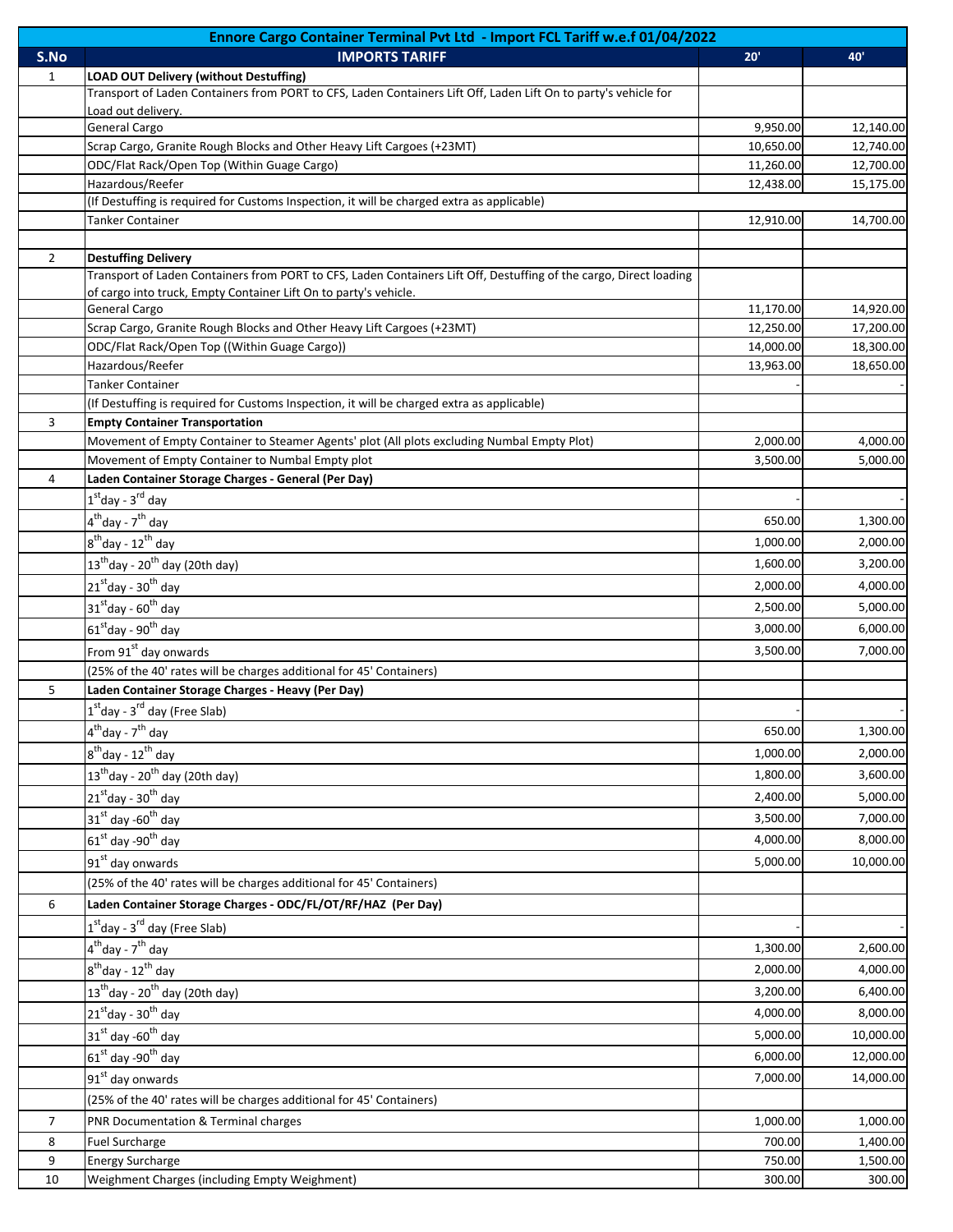| 11 | <b>Insurance Charges</b>                                                          | 400.00              | 500.00       |
|----|-----------------------------------------------------------------------------------|---------------------|--------------|
| 12 | IMP RFID Charge                                                                   | 200.00              | 200.00       |
| 13 | <b>Transport Additional Charges</b>                                               | 1,000.00            | 1,500.00     |
| 14 | Seal Charges                                                                      | 100.00              | 100.00       |
| 15 | Customs Examination Movement Charges (in addition to Load Out Delivery Charges)   | 1,500.00            | 1,800.00     |
| 16 | Scan Charges                                                                      | 1,000.00            | 1,500.00     |
|    | * Special Services (Optional & Additional)                                        |                     |              |
| 17 | <b>Empty Container Storage Charges per day</b>                                    |                     |              |
|    | Day of Destuffing / Arrival                                                       |                     |              |
|    | 2 <sup>nd</sup> day - 5 <sup>th</sup> day                                         | 150.00              | 250.00       |
|    | 6 <sup>th</sup> day Onwards                                                       | 250.00              | 500.00       |
| 18 | Lift On / Lift Off (Per Operation)- EMPTY                                         | 250.00              | 400.00       |
| 19 | Lift On / Lift Off (Per Operation)- LADEN                                         | 1,000.00            | 1,500.00     |
| 20 | Above 50 % Examination Charges (in addition to Load Out Delivery Charges)         | 2,160.00            | 3,000.00     |
| 21 | Upto 50 % Examination Charges (in addition to Load Out Delivery Charges)          | 1,500.00            | 2,700.00     |
| 22 | Upto 25 % Examination Charges (in addition to Load Out Delivery Charges)          | 1,000.00            | 1,500.00     |
| 23 | <b>Equipment Hire Charges</b>                                                     |                     |              |
|    | (per shift of 3 hours or part thereof)                                            |                     |              |
|    | Forklift Charges - 3 ton Capacity                                                 |                     | 2,500.00     |
|    | Forklift Charges - 5 ton Capacity                                                 |                     | 3,500.00     |
|    | Crane Charges - 10 ton Capacity                                                   |                     | 6,000.00     |
|    | Crane Charges - 25 ton Capacity                                                   |                     | 7,500.00     |
|    | Crane Charges - 40 ton Capacity                                                   |                     | 10,000.00    |
| 24 | Reefer Containers (per shift of 8 hours or part thereof)                          |                     |              |
|    | Electrical Charges per Shift of 8 hours                                           | 1,600.00            | 2,000.00     |
|    | Monitoring Charges per Shift of 8 hours                                           |                     | 750.00       |
| 25 | 2 <sup>nd</sup> PNR Movement Charges                                              |                     |              |
|    | For Every Delivery (Excluding Transport Cost)                                     | 1,500.00            | 2,500.00     |
| 26 | <b>Long Staying Containers</b>                                                    |                     |              |
|    | a) Additional Handling Charges per Unit on Delivery (for Long Staying Containers) |                     |              |
|    | 30 <sup>th</sup> day - 45 <sup>th</sup> day                                       | 2,000.00            | 4,000.00     |
|    | 46 <sup>th</sup> day - 59 <sup>th</sup> day                                       | 2,750.00            | 5,000.00     |
|    | 60th day - 90th day                                                               | 3,500.00            | 7,500.00     |
|    | 91st Onwards                                                                      | 8,000.00            | 8,000.00     |
|    | b) Container Shifting charges (Per week)-(for Long Staying Containers)            | 1,500.00            | 1,800.00     |
| 27 | <b>Auction Cargo</b>                                                              |                     |              |
|    | Valuation and Documentation                                                       |                     | Case to Case |
|    | Handling and Delivery                                                             |                     | Case to Case |
| 28 | <b>ENBLOCK Containers</b>                                                         |                     |              |
|    | a) En-Block Handling and Doc Charges                                              | 1,500.00            | 3,000.00     |
|    | b) En-Block Container Storage Charges per day                                     |                     |              |
|    | $1st$ day - $3rd$ day                                                             | 1,300.00            | 2,600.00     |
|    | $4thday - 7thday$                                                                 | 1,300.00            | 2,600.00     |
|    | 8 <sup>th</sup> day - 12 <sup>th</sup> day                                        | 2,000.00            | 4,000.00     |
|    | $13^{\text{th}}$ day - 20 <sup>th</sup> day (20th day)                            | 3,200.00            | 6,400.00     |
|    | $21st$ day - 30 <sup>th</sup> day                                                 | 4,000.00            | 8,000.00     |
|    | $31st$ day -60 <sup>th</sup> day                                                  | 5,000.00            | 10,000.00    |
|    |                                                                                   |                     |              |
|    | $61st$ day -90 <sup>th</sup> day                                                  | 6,000.00            | 12,000.00    |
|    | 91 <sup>st</sup> day onwards                                                      | 7,000.00            | 14,000.00    |
|    | (25% of the 40' rates will be charges additional for 45' Containers)              |                     |              |
| 29 | ODC: Transport                                                                    | 25,000.00           | 30,000.00    |
|    | ODC Transport + Preventive Escort                                                 | 31,000.00           | 36,000.00    |
| 30 | <b>Preventive Escort</b>                                                          | 6,000.00            | 6,000.00     |
| 31 | <b>Sec 49</b>                                                                     |                     |              |
|    | <b>Destuffing Manual</b>                                                          | 2,400.00            | 4,200.00     |
|    | <b>Destuffing Mechanical</b>                                                      | 4,200.00            | 6,000.00     |
|    | Delivery Manual                                                                   | 2,400.00            | 4,200.00     |
|    | Delivery Mechanical                                                               | 4,200.00            | 6,000.00     |
|    | Storage (Open Yard) / Day                                                         | 120 / sq Mt Per Day |              |